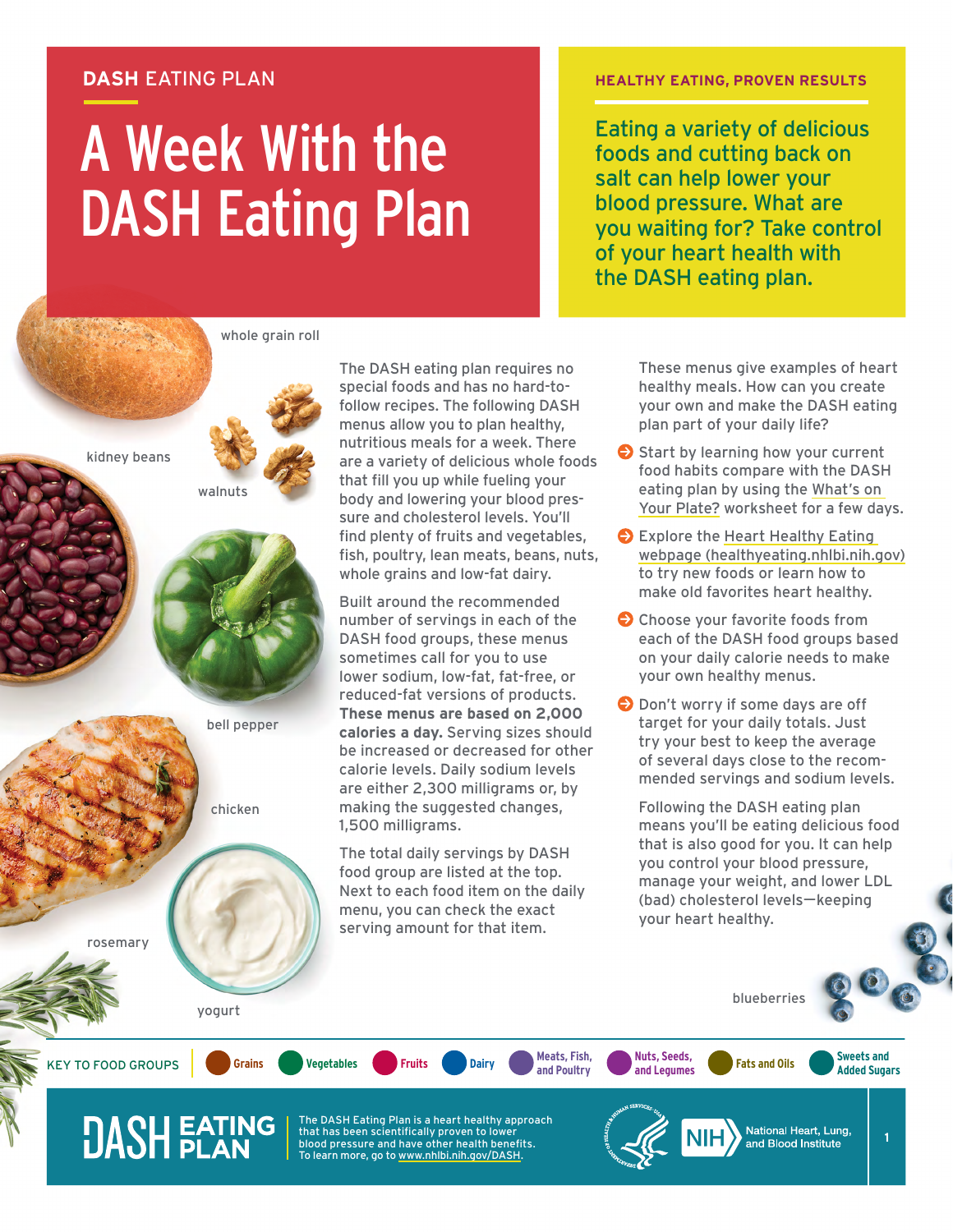### DAY<sub>1</sub> A Week With DASH

The menu below contains the recommended number of daily servings from each DASH food group as well as a heart healthy 2,300 mg of sodium. You can easily reduce the sodium in this menu to 1,500 mg by substituting some key food items, which are highlighted in yellow. Just follow the tips.



| <b>BREAKFAST</b>                               | SODIUM (MG)    |                                                                                                                                        |                             |
|------------------------------------------------|----------------|----------------------------------------------------------------------------------------------------------------------------------------|-----------------------------|
| 3/4 cup bran flakes cereal:                    | 220            | 219 mg                                                                                                                                 |                             |
| +1 medium banana                               | $\mathbf{1}$   | less sodium                                                                                                                            |                             |
| $+1$ cup low-fat milk                          | 107            | <b>Trv shredded</b><br>wheat cereal instead                                                                                            |                             |
| 1 slice whole wheat bread:                     | 149            | of bran flakes.                                                                                                                        |                             |
| $+1$ tsp soft (tub) margarine                  | 26             |                                                                                                                                        |                             |
| 1 cup orange juice                             | 5              |                                                                                                                                        |                             |
| <b>LUNCH</b>                                   | SODIUM (MG)    |                                                                                                                                        | <b>59 mg</b><br>less sodium |
| 3/4 cup chicken salad:                         | 179            |                                                                                                                                        | Make the                    |
| +2 slices whole wheat bread                    | 299            |                                                                                                                                        | chicken salad               |
| +1 Tbsp Dijon mustard                          | 373            |                                                                                                                                        | without salt.               |
| salad:                                         |                |                                                                                                                                        |                             |
| + 1/2 cup fresh cucumber slices                | $\mathbf{1}$   | 198 mg                                                                                                                                 |                             |
| $+$ $\frac{1}{2}$ cup tomato wedges            | 5              | less sodium                                                                                                                            |                             |
| +1 Tbsp sunflower seeds                        | $\overline{O}$ | Use regular mustard<br>in place of                                                                                                     |                             |
| +1 tsp Italian dressing, low calorie           | 43             | Dijon mustard.                                                                                                                         |                             |
| 1/2 cup fruit cocktail, juice pack             | 5              |                                                                                                                                        |                             |
| <b>DINNER</b>                                  | SODIUM (MG)    |                                                                                                                                        |                             |
| 3 oz roast beef, eye of the round:             | 35             |                                                                                                                                        |                             |
| +2 Tbsp beef gravy, fat-free                   | 165            |                                                                                                                                        |                             |
| 1 cup green beans, sautéed with:               | 12             |                                                                                                                                        |                             |
| $+$ 1/2 tsp canola oil                         | $\Omega$       |                                                                                                                                        |                             |
| 1 small baked potato:                          | 14             |                                                                                                                                        | <b>66 mg</b>                |
| +1 Tbsp sour cream, fat-free                   | 21             |                                                                                                                                        | less sodium                 |
| +1 Tbsp natural cheddar cheese, reduced-fat    | 67             |                                                                                                                                        | Use low-sodium.             |
| +1 Tbsp chopped scallions                      | 1              |                                                                                                                                        | reduced-fat                 |
| 1 small whole wheat roll:                      | 148            |                                                                                                                                        | cheddar cheese.             |
| +1 tsp soft (tub) margarine                    | 26             | 26 <sub>mg</sub><br>less sodium                                                                                                        |                             |
| 1 small apple                                  | 1              | <b>Use unsalted</b>                                                                                                                    |                             |
| 1 cup low-fat milk                             | 107            | margarine.                                                                                                                             |                             |
| <b>SNACKS</b>                                  | SODIUM (MG)    |                                                                                                                                        |                             |
| 1/3 cup almonds, unsalted                      | O              |                                                                                                                                        |                             |
| 1/4 cup raisins                                | 4              | Total nutrients per day 2,062 calories, 63g total fat, 28% calories                                                                    |                             |
| 1/2 cup fruit yogurt, fat-free, no sugar added | 86             | from fat, 13g saturated fat, 6% calories from saturated fat, 155 mg                                                                    |                             |
| TOTAL SODIUM (MG) FOR DAY 1                    | 2,101          | cholesterol, 2,101 mg sodium, 284 g carbohydrate, 114 g protein,<br>1,220 mg calcium, 594 mg magnesium, 4,909 mg potassium, 37 g fiber |                             |

### **DASH EATING**

The DASH Eating Plan is a heart healthy approach that has been scientifically proven to lower blood pressure and have other health benefits. To learn more, go to [www.nhlbi.nih.gov/DASH.](http://www.nhlbi.nih.gov/DASH)



**2**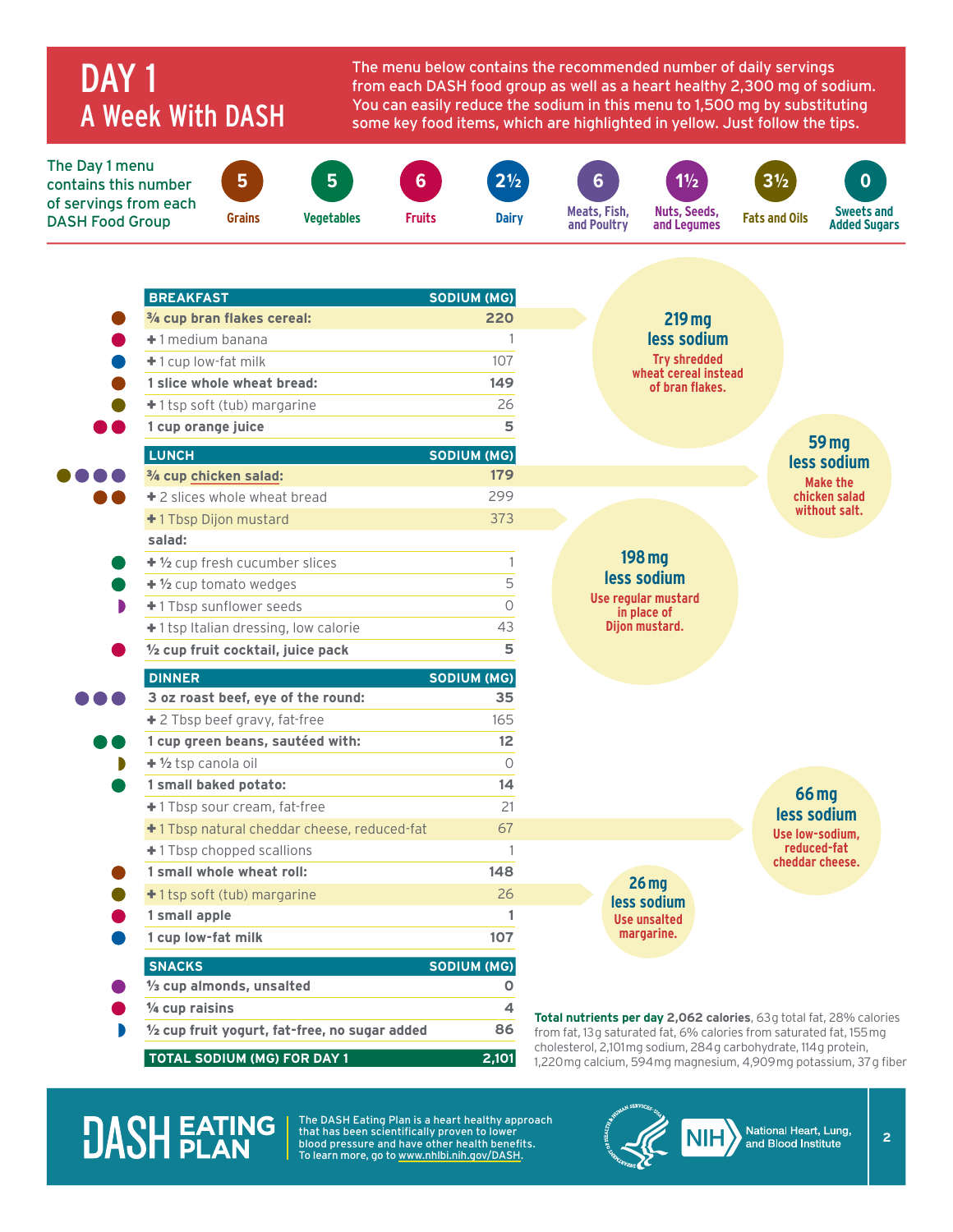### DAY 2 A Week With DASH

The menu below contains the recommended number of daily servings from each DASH food group as well as a heart healthy 2,300 mg of sodium. You can easily reduce the sodium in this menu to 1,500 mg by substituting some key food items, which are highlighted in yellow. Just follow the tips.

The Day 2 menu contains this number of servings from each DASH Food Group

C



**6**

**7**

**Fruits Dairy**

**3**



**Nuts, Seeds, and Legumes**

**1**½ **1**½ **Fats and Oils**

**0 Sweets and** 

**Added Sugars**

| <b>BREAKFAST</b>                                         | SODIUM (MG)    | <b>49 mg</b><br>less sodium                           |
|----------------------------------------------------------|----------------|-------------------------------------------------------|
| 1/2 cup instant oatmeal                                  | 54             | Use regular                                           |
| 1 mini whole wheat bagel:                                | 84             | oatmeal with 1 tsp<br>cinnamon.                       |
| +1 Tbsp peanut butter                                    | 81             |                                                       |
| 1 medium banana                                          | 1              |                                                       |
| 1 cup low-fat milk                                       | 107            |                                                       |
| <b>LUNCH</b>                                             | SODIUM (MG)    |                                                       |
| chicken breast sandwich:                                 |                |                                                       |
| + 3 oz cooked chicken breast, skinless                   | 65             | 199 mg<br>less sodium                                 |
| $\pm$ 2 slices whole wheat bread                         | 299            | Use reduced-fat.                                      |
| +1 slice (3/4 oz) natural cheddar cheese,<br>reduced-fat | 202            | <b>low-sodium, natural Swiss</b><br>cheese instead of |
| +1 large leaf romaine lettuce                            | 1              | reduced-fat, natural<br>cheddar cheese.               |
| $+2$ slices tomato                                       | $\overline{c}$ |                                                       |
| +1 Tbsp mayonnaise, low-fat                              | 101            |                                                       |
| 1 cup cantaloupe chunks                                  | 26             |                                                       |
| 1 cup apple juice                                        | 21             |                                                       |
| <b>DINNER</b>                                            | SODIUM (MG)    |                                                       |
| 1 cup spaghetti:                                         | 1              | 226 mg<br>less sodium                                 |
| + 3/4 cup vegetarian spaghetti sauce                     | 479            | <b>Use low-sodium</b>                                 |
| +3 Tbsp Parmesan cheese                                  | 287            | tomato paste in                                       |
| spinach salad:                                           |                | the vegetarian spaghetti<br>sauce recipe.             |
| +1 cup fresh spinach leaves                              | 24             |                                                       |
| + 1/4 cup fresh carrots, grated                          | 19             |                                                       |
| + 1/4 cup fresh mushrooms, sliced                        | 1              |                                                       |
| +1 Tbsp vinaigrette dressing                             | 1              |                                                       |
| 1/2 cup corn, cooked from frozen                         | 1              |                                                       |
| 1/2 cup canned pears, juice pack                         | 5              |                                                       |
| <b>SNACKS</b>                                            | SODIUM (MG)    |                                                       |
|                                                          | О              |                                                       |
| 1/3 cup almonds, unsalted                                |                |                                                       |
| 1/4 cup dried apricots                                   | 3              |                                                       |
| 1 cup fruit yogurt, fat-free, no sugar added             | 173            |                                                       |

from fat, 13 g saturated fat, 6% calories from saturated fat, 114 mg cholesterol, 2,035 mg sodium, 288 g carbohydrate, 99 g protein, 1,370 mg calcium, 535 mg magnesium, 4,715 mg potassium, 34 g fiber

## **DASH EATING**

The DASH Eating Plan is a heart healthy approach that has been scientifically proven to lower blood pressure and have other health benefits. To learn more, go to [www.nhlbi.nih.gov/DASH.](http://www.nhlbi.nih.gov/DASH)



**3**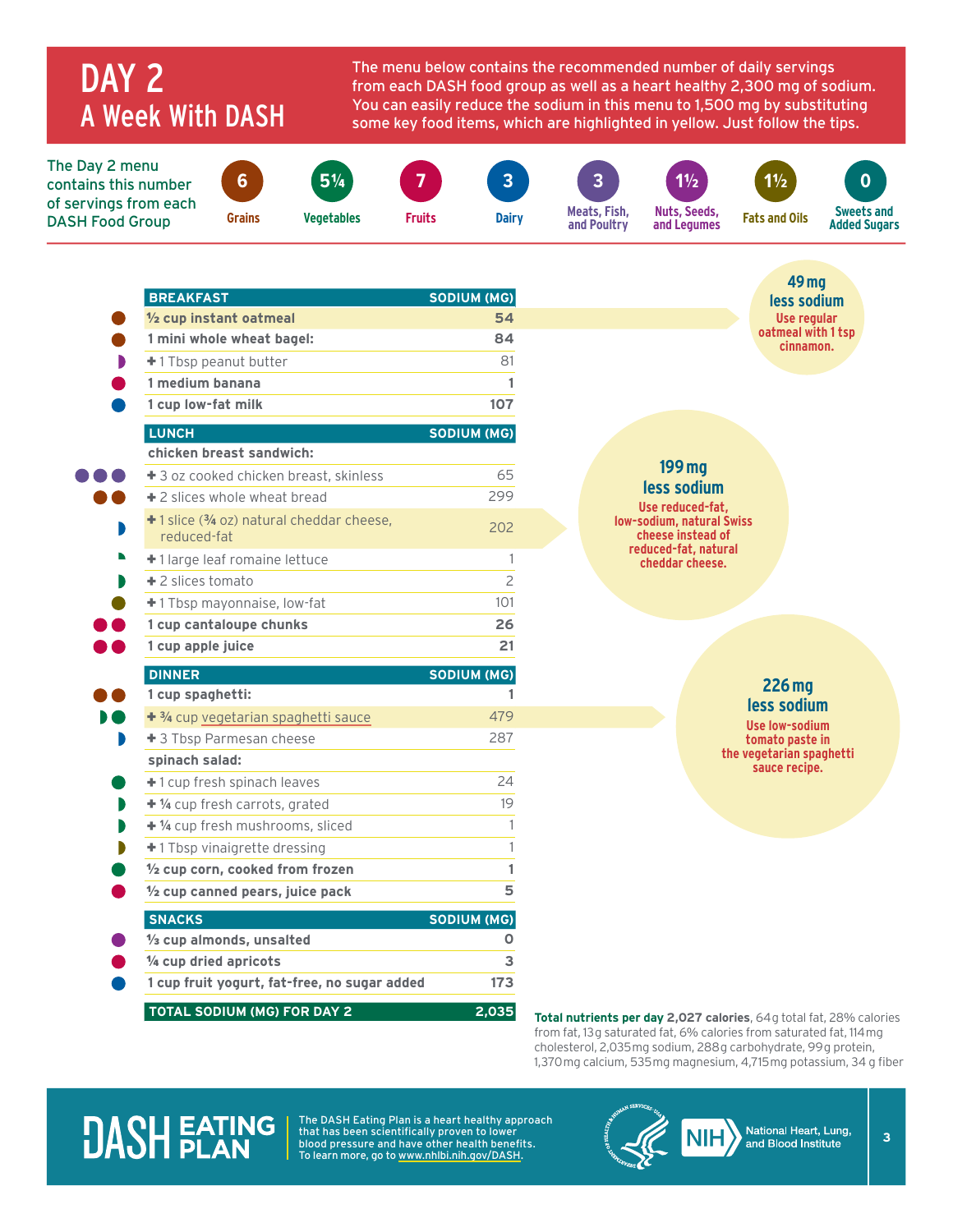### DAY<sub>3</sub> A Week With DASH

The menu below contains the recommended number of daily servings from each DASH food group as well as a heart healthy 2,300 mg of sodium. You can easily reduce the sodium in this menu to 1,500 mg by substituting some key food items, which are highlighted in yellow. Just follow the tips.



| <b>BREAKFAST</b>                                            | SODIUM (MG)    |                             |                                                                     |  |
|-------------------------------------------------------------|----------------|-----------------------------|---------------------------------------------------------------------|--|
| 3/4 cup bran flakes cereal:                                 | 220            |                             |                                                                     |  |
| +1 medium banana                                            | $\mathbf{1}$   |                             | 219 <sub>mg</sub><br>less sodium                                    |  |
| +1 cup low-fat milk                                         | 107            |                             | Try puffed wheat cereal                                             |  |
| 1 slice whole wheat bread:                                  | 149            | $26$ mg<br>less sodium      | instead of bran flakes.                                             |  |
| +1 tsp soft (tub) margarine                                 | 26             | <b>Use unsalted</b>         |                                                                     |  |
| 1 cup orange juice                                          | 6              | margarine.                  |                                                                     |  |
| <b>LUNCH</b>                                                | SODIUM (MG)    |                             |                                                                     |  |
| beef barbeque sandwich:                                     |                |                             |                                                                     |  |
| +2 oz roast beef, eye of round                              | 26             |                             |                                                                     |  |
| +1 Tbsp barbeque sauce                                      | 156            |                             |                                                                     |  |
| + 2 slices (11/2 oz) natural cheddar cheese,<br>reduced-fat | 405            |                             |                                                                     |  |
| +1 hamburger bun                                            | 183            |                             |                                                                     |  |
| +1 large leaf romaine lettuce                               | 1              |                             | 396 mg less sodium                                                  |  |
| $+$ 2 slices tomato                                         | $\overline{c}$ |                             | Use low-sodium natural cheddar                                      |  |
| 1 cup new potato salad                                      | 17             |                             | cheese instead of reduced-fat<br>natural cheddar cheese.            |  |
| 1 medium orange                                             | O              |                             |                                                                     |  |
| <b>DINNER</b>                                               | SODIUM (MG)    |                             |                                                                     |  |
| 3 oz cod:                                                   | 70             |                             |                                                                     |  |
| +1 tsp lemon juice                                          | $\mathbf{1}$   |                             |                                                                     |  |
| 1/2 cup brown rice                                          | 5              |                             |                                                                     |  |
| 1 cup spinach, cooked from frozen,<br>sautéed with:         | 184            |                             |                                                                     |  |
| +1 tsp canola oil                                           | $\circ$        |                             |                                                                     |  |
| +1 Tbsp almonds, slivered                                   | $\bigcap$      |                             |                                                                     |  |
| 1 small cornbread muffin, made with oil:                    | 119            | 26 <sub>mg</sub>            |                                                                     |  |
| +1 tsp soft (tub) margarine                                 | 26             | less sodium<br>Use unsalted |                                                                     |  |
| <b>SNACKS</b>                                               | SODIUM (MG)    | margarine.                  |                                                                     |  |
| 1 cup fruit yogurt, fat-free, no sugar added                | 173            |                             |                                                                     |  |
| 1 Tbsp sunflower seeds, unsalted                            | $\mathbf{o}$   |                             |                                                                     |  |
| 2 large graham cracker rectangles:                          | 156            |                             |                                                                     |  |
| +1 Tbsp peanut butter                                       | 81             |                             |                                                                     |  |
| TOTAL SODIUM (MG) FOR DAY 3                                 | 2,114          |                             | Total nutrients per day 1,997 calories, 56g total fat, 25% calories |  |

from fat, 12 g saturated fat, 6% calories from saturated fat, 140 mg cholesterol, 2,114 mg sodium, 289 g carbohydrate, 103 g protein, 1,537 mg calcium, 630 mg magnesium, 4,676 mg potassium, 34 g fiber

### **DASH EATING**

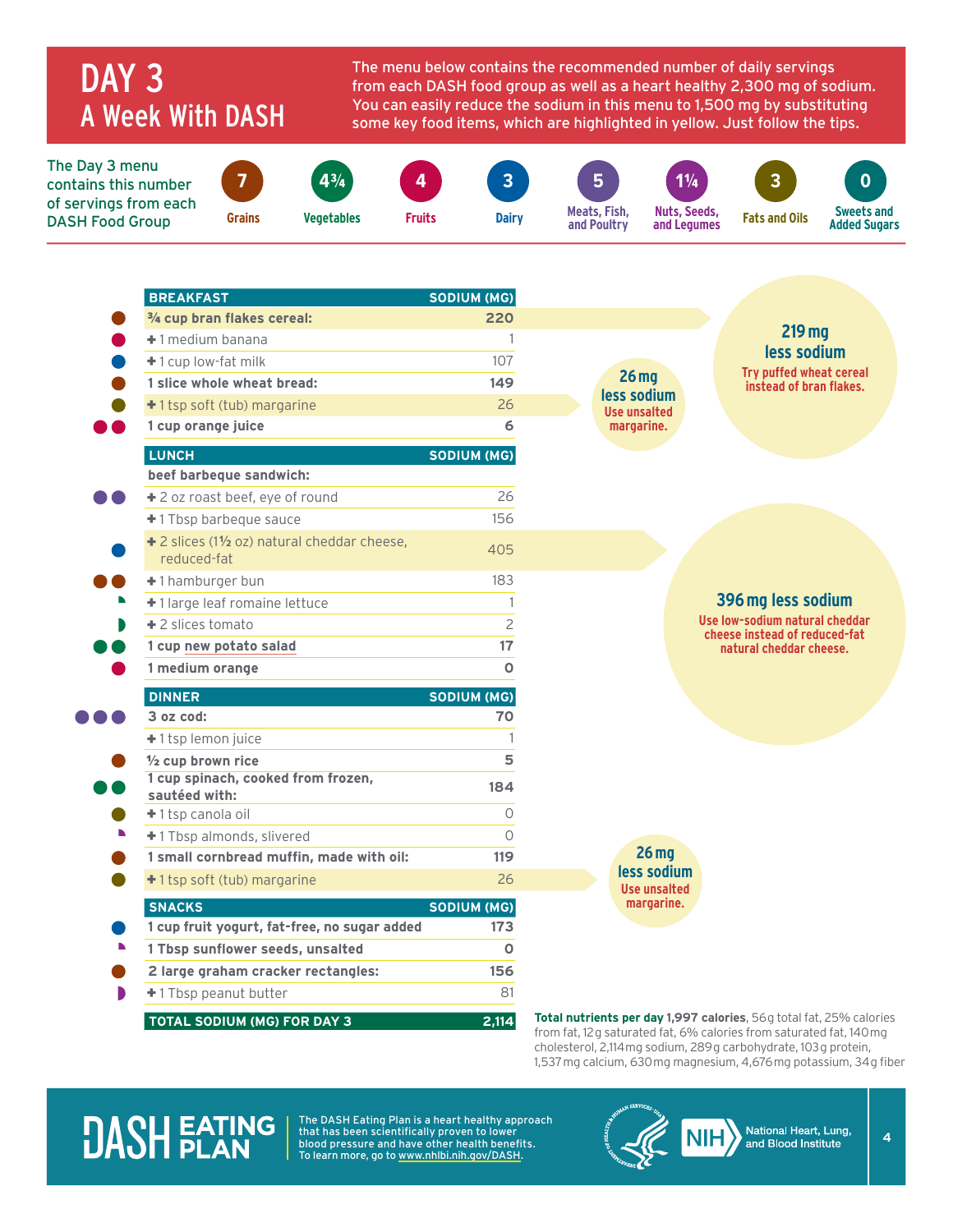### DAY<sub>4</sub> A Week With DASH

The menu below contains the recommended number of daily servings from each DASH food group as well as a heart healthy 2,300 mg of sodium. You can easily reduce the sodium in this menu to 1,500 mg by substituting some key food items, which are highlighted in yellow. Just follow the tips.

The Day 4 menu contains this number of servings from each DASH Food Group **4 Grains 4**¾ **Vegetables 7 Fruits 3**½ **Dairy 5 Meats, Fish, and Poultry 1 Nuts, Seeds, and Legumes 3 Fats and Oils 0 Sweets and Added Sugars**

| <b>BREAKFAST</b>                                         | <b>SODIUM (MG)</b> |                                 |                                                                 |
|----------------------------------------------------------|--------------------|---------------------------------|-----------------------------------------------------------------|
| 1 slice whole wheat bread:                               | 149                | 26 <sub>mg</sub><br>less sodium |                                                                 |
| +1 tsp soft (tub) margarine                              | 26                 | <b>Use unsalted</b>             |                                                                 |
| 1 cup fruit yogurt, fat-free, no sugar added             | 173                | margarine.                      | 526 mg less sodium                                              |
| 1 medium peach                                           | $\mathbf 0$        |                                 | Try roast beef tenderloin instead                               |
| $\frac{1}{2}$ cup grape juice                            | 4                  |                                 | of low-fat, low-sodium ham.                                     |
| <b>LUNCH</b>                                             | SODIUM (MG)        |                                 |                                                                 |
| ham and cheese sandwich:                                 |                    |                                 |                                                                 |
| + 2 oz ham, low-fat, low-sodium                          | 549                |                                 |                                                                 |
| +2 slices whole wheat bread                              | 299                |                                 |                                                                 |
| +1 large leaf romaine lettuce                            | $\mathbf{1}$       |                                 |                                                                 |
| +2 slices tomato                                         | $\overline{c}$     |                                 |                                                                 |
| +1 slice (3/4 oz) natural cheddar cheese,<br>reduced-fat | 202                |                                 | 198 mg<br>less sodium<br>Use reduced-fat,<br>low-sodium natural |
| +1 Tbsp mayonnaise, low-fat                              | 101                |                                 |                                                                 |
| 1 cup carrot sticks                                      | 84                 |                                 |                                                                 |
| <b>DINNER</b>                                            | SODIUM (MG)        |                                 | cheddar cheese.                                                 |
| chicken and Spanish rice                                 | 341                |                                 |                                                                 |
| 1 cup green peas, sautéed with:                          | 115                | $126$ mg<br>less sodium         |                                                                 |
| +1 tsp canola oil                                        | $\Omega$           | Use low-sodium                  |                                                                 |
| 1 cup cantaloupe chunks                                  | 26                 | tomato sauce in                 |                                                                 |
| 1 cup low-fat milk                                       | 107                | <b>Spanish rice</b><br>recipe.  |                                                                 |
| <b>SNACKS</b>                                            | SODIUM (MG)        |                                 |                                                                 |
| 1/ <sub>3</sub> cup almonds, unsalted                    | O                  |                                 |                                                                 |
|                                                          |                    |                                 |                                                                 |
| 1 cup apple juice                                        | 21                 |                                 |                                                                 |
| 1/4 cup apricots                                         | 3                  |                                 |                                                                 |

**Total nutrients per day 2,024 calories**, 59g total fat, 26% calories from fat, 12 g saturated fat, 5% calories from saturated fat, 148 mg cholesterol, 2,312 mg sodium, 279 g carbohydrate, 110 g protein, 1,417 mg calcium, 538 mg magnesium, 4,575 mg potassium, 35 g fiber

### **DASH EATING**

 $\blacksquare$ 

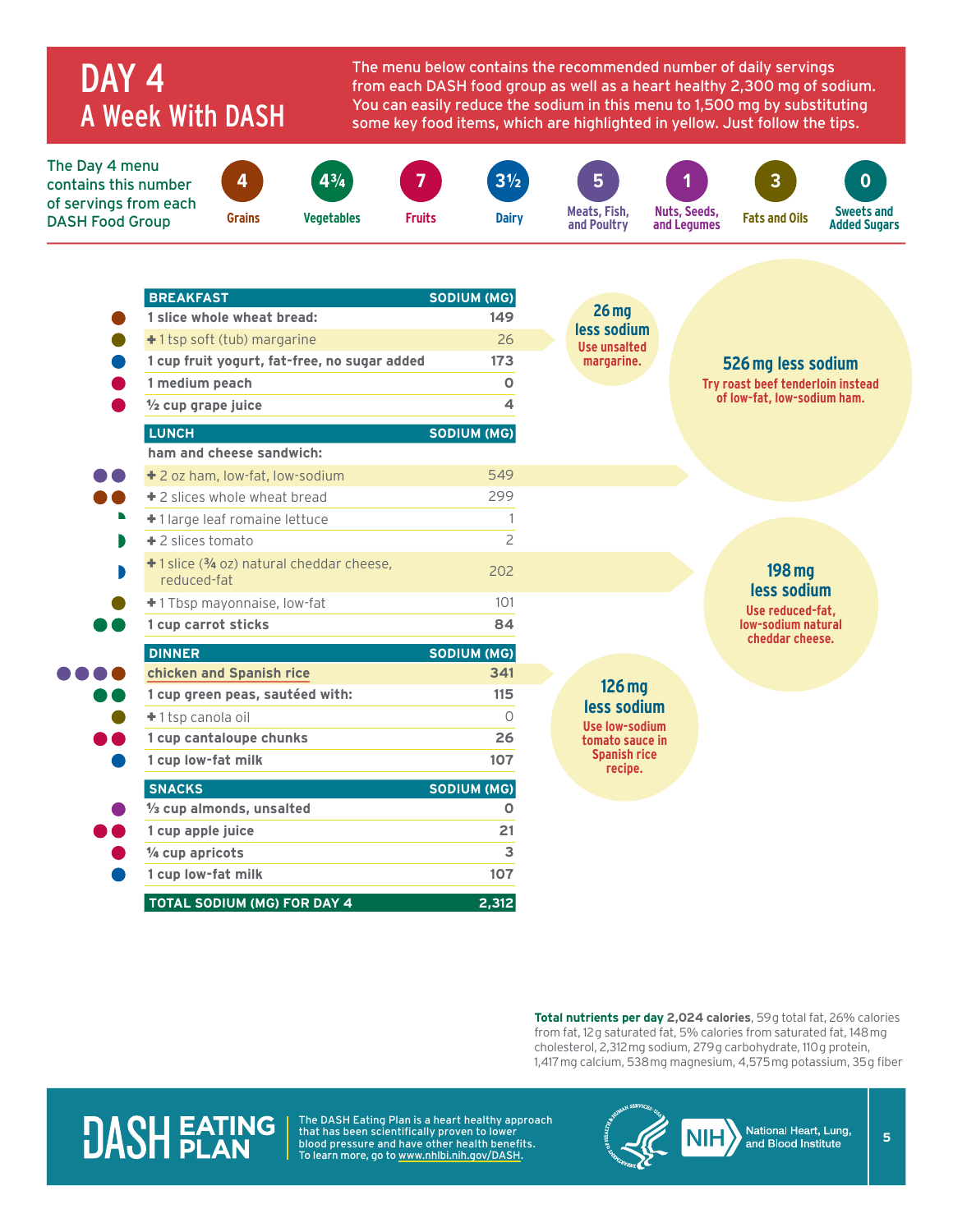### DAY<sub>5</sub> A Week With DASH

**tuna salad plate:**

**cucumber salad:**

) A

+ **½** cup [tuna salad](https://healthyeating.nhlbi.nih.gov/recipedetail.aspx?cId=0&rId=267) 171 + 1 large leaf romaine lettuce 1 +1 slice whole wheat bread 149

+ 1 cup fresh cucumber slices 2 +  $\frac{1}{2}$  cup tomato wedges 5 +1 Tbsp vinaigrette dressing 133

½ **cup cottage cheese, low-fat: 459** + **½** cup canned pineapple, juice pack 1 + 1 Tbsp almonds, unsalted 0 **DINNER SODIUM (MG) 3 oz [turkey meatloaf](https://healthyeating.nhlbi.nih.gov/recipedetail.aspx?cId=0&rId=187) 205**

**1 small baked potato: 14** + 1 Tbsp sour cream, fat-free 21

reduced-fat, grated 67

+ 1 scallion stalk, chopped 1 **1 cup collard greens, sautéed with: 85** + 1 tsp canola oil 0 **1 small whole wheat roll 148**

**1 medium peach 0 SNACKS SODIUM (MG) 1 cup fruit yogurt, fat-free, no sugar added 173 2 Tbsp sunflower seeds, unsalted 0 TOTAL SODIUM (MG) FOR DAY 5 2,373**

+ 1 Tbsp natural cheddar cheese,

The menu below contains the recommended number of daily servings from each DASH food group as well as a heart healthy 2,300 mg of sodium. You can easily reduce the sodium in this menu to 1,500 mg by substituting some key food items, which are highlighted in yellow. Just follow the tips.

> **67 mg less sodium Use fat-free yogurt dressing.**



| <b>96 mg</b>     |
|------------------|
| less sodium      |
| Use 6 low-sodium |
| whole wheat      |
| crackers.        |

**131 mg less sodium**

**Use low-sodium ketchup in turkey meatloaf.**

> **66 mg less sodium Use low-sodium, reduced-fat cheese.**

**147 mg less sodium Use 6 small melba toast crackers instead of a whole wheat roll.**

**Total nutrients per day 1,976 calories**, 57 g total fat, 26% calories from fat, 11g saturated fat, 5% calories from saturated fat, 158 mg cholesterol, 2,373 mg sodium, 275 g carbohydrate, 111 g protein, 1,470 mg calcium, 495 mg magnesium, 4,769 mg potassium, 30 g fiber

### **DASH FATING**

The DASH Eating Plan is a heart healthy approach that has been scientifically proven to lower blood pressure and have other health benefits. To learn more, go to [www.nhlbi.nih.gov/DASH.](http://www.nhlbi.nih.gov/DASH)



**6**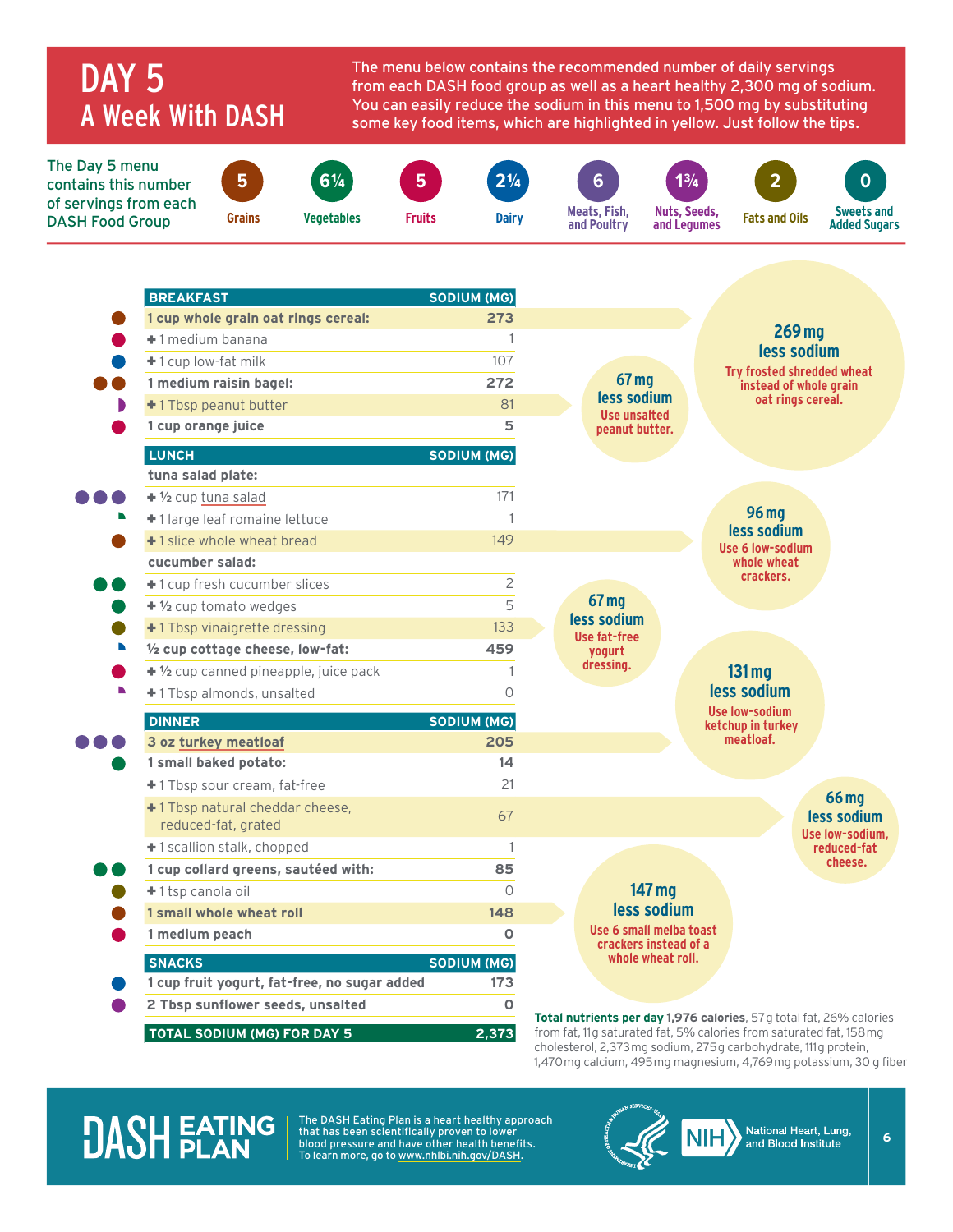### DAY<sub>6</sub> A Week With DASH

The menu below contains the recommended number of daily servings from each DASH food group as well as a heart healthy 2,300 mg of sodium. You can easily reduce the sodium in this menu to 1,500 mg by substituting some key food items, which are highlighted in yellow. Just follow the tips.

The Day 6 menu contains this number of servings from each DASH Food Group **6 Grains**



**5**¾

**Vegetables** 

**5**

**Fruits**







**3**⅔ **Fats and Oils**



**BREAKFAST SODIUM (MG) 1 low-fat granola bar 81 1 medium banana 1** ½ **cup fruit yogurt, fat-free, no sugar added 86 1 cup orange juice 5 1 cup low-fat milk 107 LUNCH SODIUM (MG) turkey breast sandwich:** + 3 oz cooked turkey breast 48 + 2 slices whole wheat bread 299 + 1 large leaf romaine lettuce 1 + 2 slices tomato 2 + 2 tsp mayonnaise, low-fat 67 + 1 Tbsp Dijon mustard 373 **Dijon mustard. 1 cup steamed broccoli, cooked from frozen <sup>11</sup> 1 medium orange 0 DINNER SODIUM (MG) 3 oz [spicy baked fish](https://healthyeating.nhlbi.nih.gov/recipedetail.aspx?cId=0&rId=257) 50 1 cup scallion rice 18 spinach sauté:** + **½** cup spinach, cooked from frozen, sautéed with:  $\frac{1}{2}$  sautéed with: + 2 tsp canola oil 0 + 1 Tbsp almonds, slivered, unsalted 0 **1 cup carrots, cooked from frozen 84 1 small whole wheat roll: 148** + 1 tsp soft (tub) margarine 26 **1 small cookie 60 SNACKS SODIUM (MG) 2 Tbsp peanuts, unsalted 1 1 cup low-fat milk 107** ¼ **cup dried apricots 3 TOTAL SODIUM (MG) FOR DAY 6 1,671 Total nutrients per day 1,939 calories**, 58 g total fat, 27% calories

#### **198 mg less sodium Use 1 Tbsp regular mustard instead of**

from fat, 12 g saturated fat, 6% calories from saturated fat, 171 mg cholesterol, 1,671 mg sodium, 268 g carbohydrate, 105 g protein, 1,210 mg calcium, 548 mg magnesium, 4,710 mg potassium, 36 g fiber

## **DASH FATING**